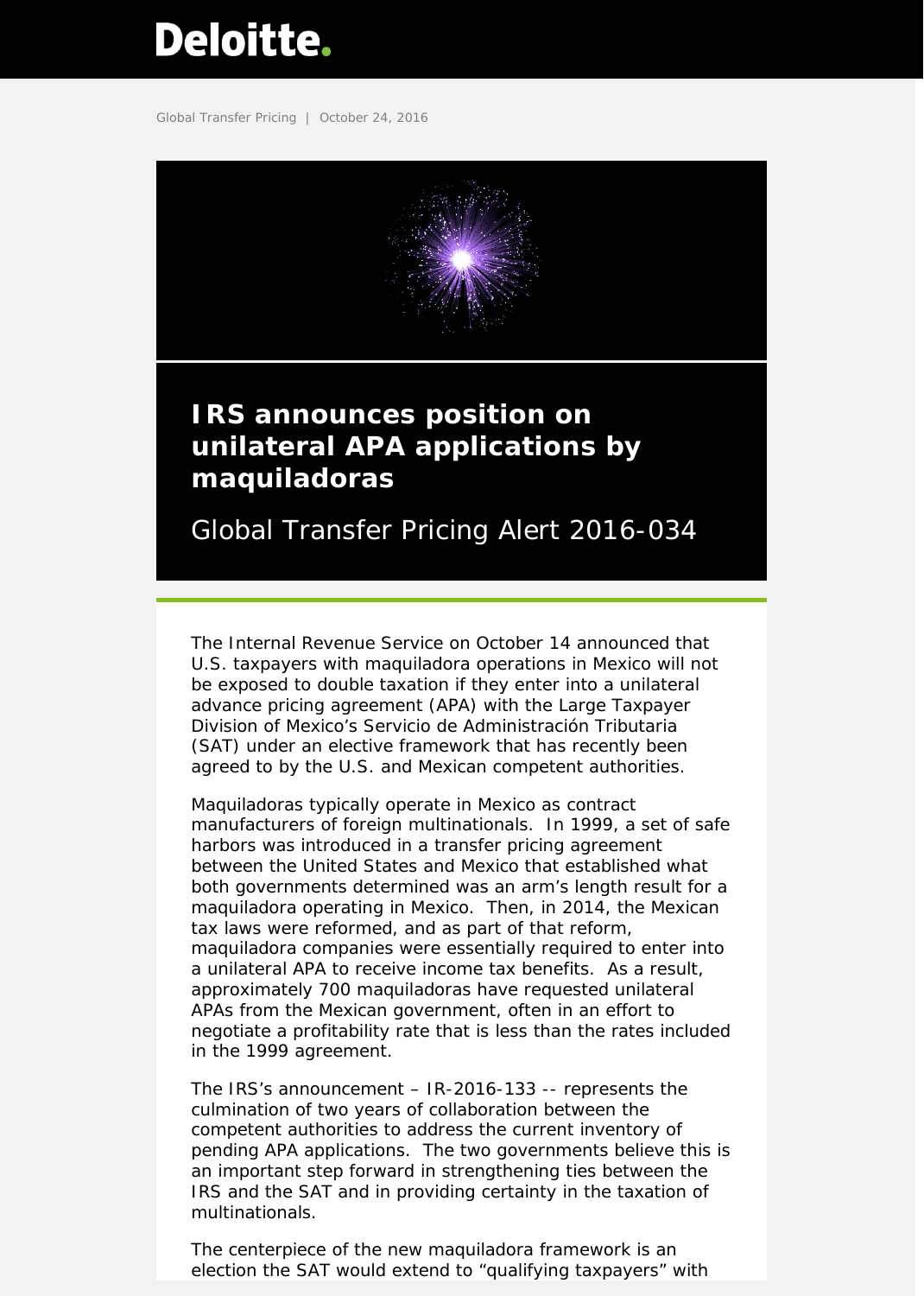unilateral APA requests pending with the SAT. The SAT has indicated that the term "qualifying taxpayer" will exclude the following two types of companies: (i) large taxpayers (Mexican maquiladoras with annual revenues in excess of MXN 1,200 million or approximately \$64 million); and (ii) maquiladoras with a principal company located in a country other than the United States. Those taxpayers will not be eligible for the new maquiladora framework.

Under the new agreement, taxpayers will have the following options:

- If a maquiladora meets the definition of a qualifying taxpayer, it may elect to apply the new maquiladora framework in a unilateral APA with the SAT. The U.S. and Mexican competent authorities have agreed in advance that the method adopted pursuant to the new maquiladora framework and included in the unilateral APA will produce arm's length results.
- Qualifying taxpayers that decline to elect into the new maquiladora framework may either: (i) continue to apply for a unilateral APA using a method that is different than the one included in the new maquiladora framework; (ii) apply the safe harbors that were included in the 1999 agreement; or (iii) file a request for a bilateral APA with the U.S. and Mexican competent authorities.
- Maquiladoras that do not qualify for the new framework but that have applied for a unilateral APA may continue with the unilateral APA application. If a nonqualifying maquiladora does continue its unilateral application with the SAT, the terms to which it will have to agree are not known. Presumably, the method will be different than the one applicable under the new maquiladora framework. As alternatives to a unilateral APA, the nonqualifying taxpayer may either apply the safe harbors from the 1999 agreement or apply for a bilateral APA between the United States and Mexico.

The new maquiladora framework updates and expands upon the 1999 agreement to reflect recent revisions to Mexican domestic tax law governing transfer pricing rules, documentation requirements, and other tax attributes of maquiladoras. The SAT will release details shortly about the election to use the new maquiladora framework, and will directly notify, via an invitation letter, qualifying Mexican taxpayers whose unilateral APA applications are pending with the SAT.

Qualifying taxpayers that receive an invitation letter will be able to finalize their pending unilateral APA through the method included in the new maquiladora framework. The invitation letter will include details on the steps the taxpayer must take regarding its pending unilateral APA request.

Because the transfer pricing framework adopted under the SAT's program was discussed and agreed upon with the U.S. competent authority in advance, the transfer pricing results set forth in unilateral APAs executed between the SAT and Mexican affiliates of U.S. taxpayers pursuant to this program generally will be regarded as arm's length under section 482 of the Internal Revenue Code.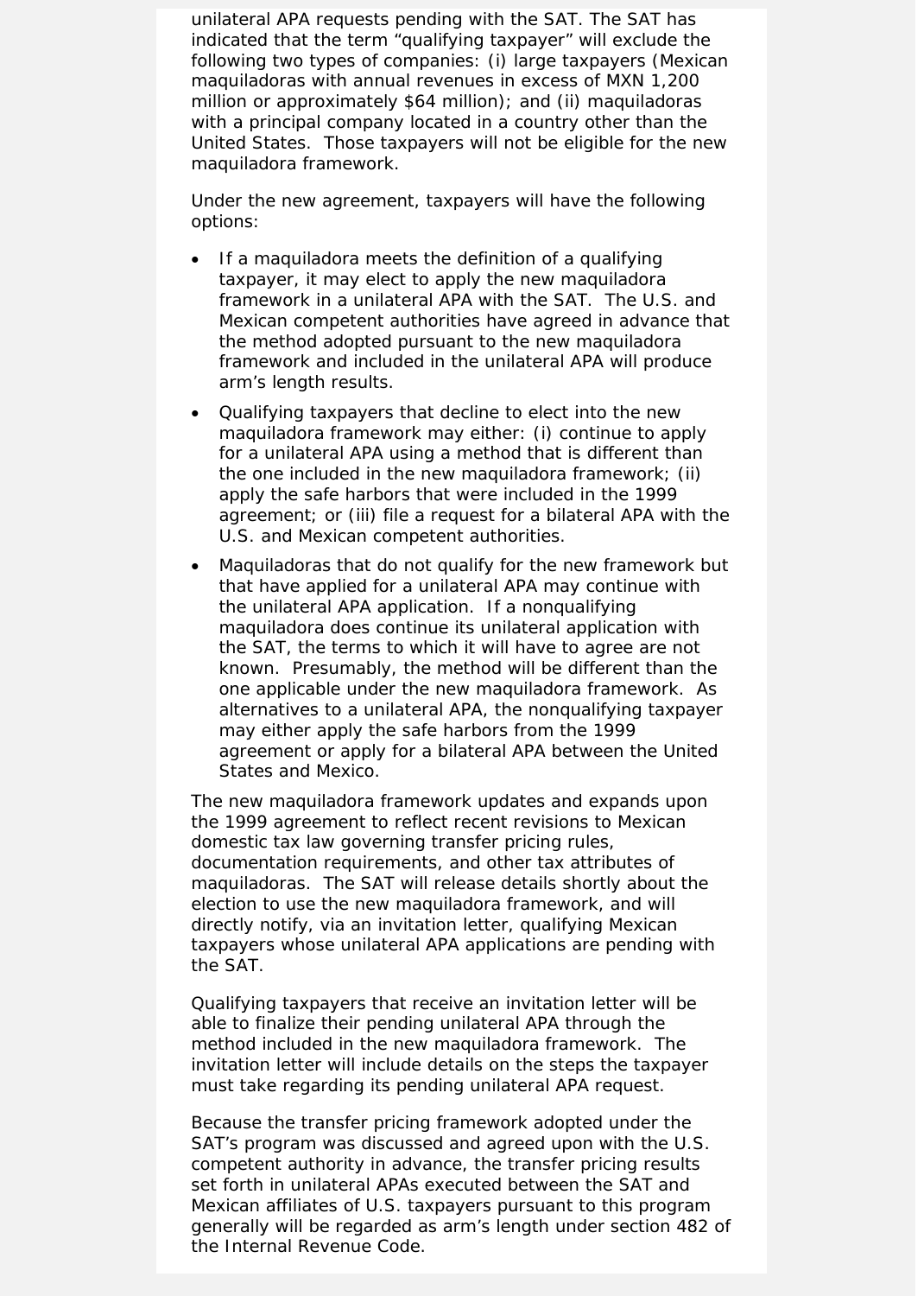As part of the U.S. and Mexican competent authorities agreement, any adjustment to maquiladora revenues derived from the application of the new maquiladora framework to fiscal years 2014 and 2015 should be invoiced as part of the maquiladora's income for fiscal year 2016. The intent is to avoid the filing of amended returns for 2014 and 2015 and to eliminate interest, penalties, and surcharges on tax differences for those years.

In conjunction with the 1999 agreement, the new maquiladora framework will provide certainty for U.S. taxpayers regarding double taxation, foreign tax credits, and permanent establishments regarding transactions with their maquiladoras. According to the IRS, further guidance on the U.S. taxable years and tax consequences of these unilateral APAs will be included in a forthcoming IRS international practice unit (IPU).

It is unusual for the IRS to provide guidance on the unilateral APAs in an IPU, which are designed as job aids and training materials for IRS staff. The IPU page on the IRS website explicitly states that IPUs are "not official pronouncements of law or directives and cannot be used, cited or relied upon as such."<sup>[1](#page-2-0)</sup>

There is some question as to how the IRS will enforce the new maquiladora framework. The SAT is expected to "spontaneously" exchange summaries of the unilateral APAs on a mandatory basis with the IRS pursuant to BEPS Action 5. In addition, we should expect that these unilateral APAs would be included in the master and local files pursuant to BEPS Action 13, and that the IRS on exam may ask for such documentation with respect to a company's Mexican operations even though the United States does not have (and is not expected to issue) master file and local file requirements.<sup>[2](#page-2-1)</sup> Presumably, it will be through these mechanisms that the IRS will be able to enforce the new maquiladora framework.

In addition to the new maquiladora framework, the SAT recently issued a new rule (Rule No. 2-12-8) that allows it to conduct on-site visits to a taxpayer's premises as a way to gather and corroborate information in a functional analysis. Maquiladoras are the companies most likely to be affected by this rule. The functional analysis will be performed at the taxpayer's place of business and will be scheduled by the SAT. It is not known when these visits will start taking place or whether they will apply to pending APAs. It is possible, for example, that these site visits will not begin until 2017 and that they might apply only to new APAs. More guidance is expected in the coming weeks on how these rules will be implemented.

Back to top

I

<span id="page-2-1"></span><span id="page-2-0"></span><sup>1</sup> See https://www.irs.gov/businesses/corporations/international-practice-units.<br>
2 See BEPS Action 5 (2015 Final Report) ¶¶ 91 and 107 et. seq. and BEPS Action 13 (2015 Final Report) Annexes I and II to Chapter V.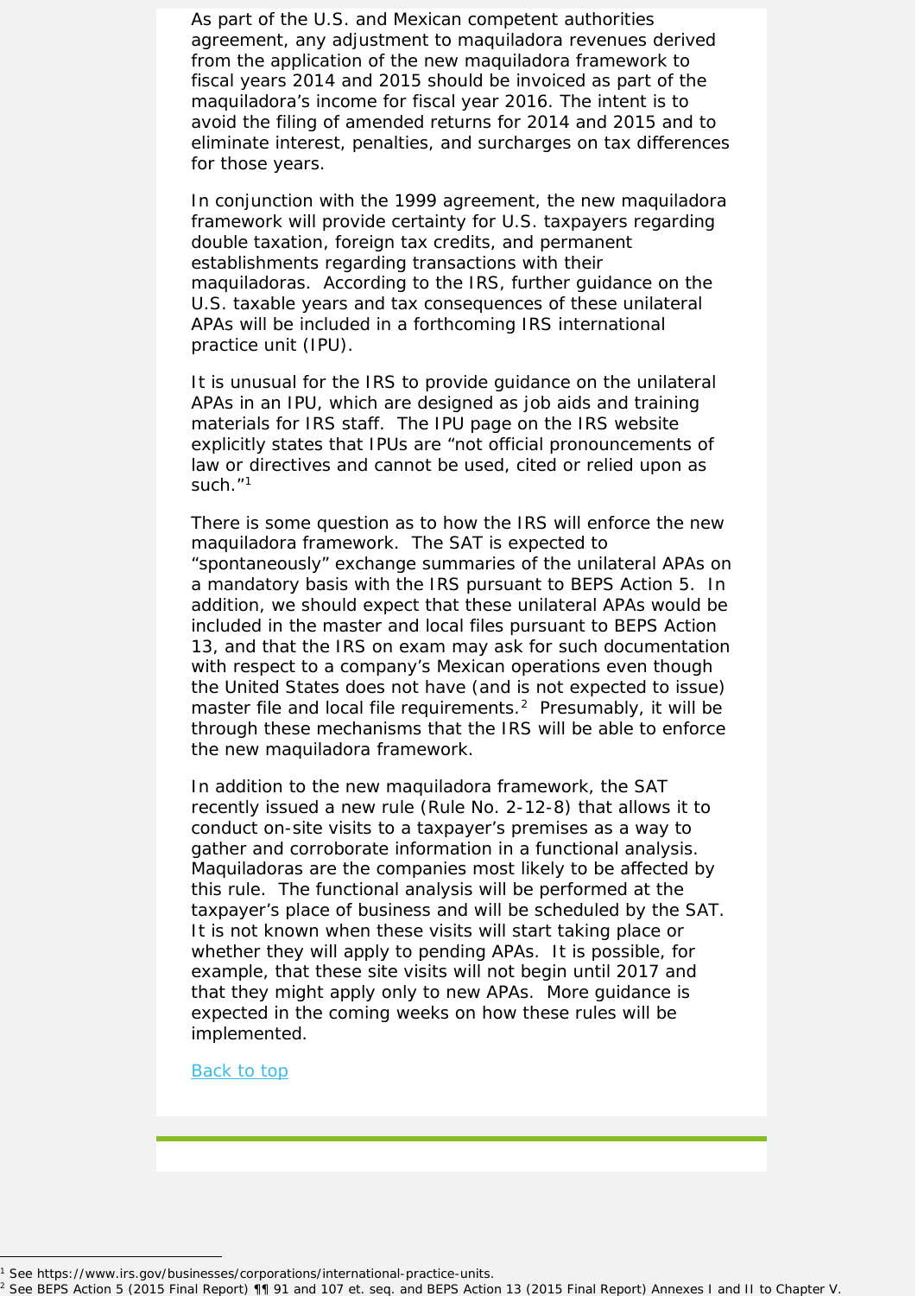### **Contacts**

Simón Somohano (Tijuana) [ssomohano@deloittemx.com](mailto:ssomohano@deloittemx.com)

Kerwin Chung (Washington DC) [kechung@deloitte.com](mailto:kechung@deloitte.com)

David Varley (Washington DC) [dvarley@deloitte.com](mailto:dvarley@deloitte.com)

Jamie Hawes (Washington DC) [jhawes@deloitte.com](mailto:jhawes@deloitte.com) 

Back to top

### **Useful links**

#### Resources

- [2016 Global Transfer Pricing Country Guide](https://www2.deloitte.com/us/en/pages/tax/articles/global-transfer-pricing-country-guide.html)
- [Arm's length standard](http://www2.deloitte.com/global/en/pages/tax/articles/arms-length-standard.html)
- **[Transfer pricing alerts](http://www2.deloitte.com/global/en/pages/tax/articles/global-transfer-pricing-alerts.html)**

Get Connected

- [Deloitte tax@hand](http://www2.deloitte.com/us/en/pages/tax/articles/deloitte-tax-at-hand-mobile-app.html)
- [Join Dbriefs](https://www2.deloitte.com/global/en/pages/about-deloitte/articles/dbriefs-webcasts.html)
- [Follow @Deloitte Tax](http://www.twitter.com/deloittetax)
- [www.deloitte.com/tax](http://www.deloitte.com/tax)

[Back to top](#page-0-0)

 $\circledR$  Get in touch



Deloitte refers to one or more of Deloitte Touche Tohmatsu Limited, a UK private company limited by guarantee ("DTTL"), its network of member firms, and their related entities. DTTL and each of its member firms are legally separate and independent entities. DTTL (also referred to as "Deloitte Global") does not provide services to clients. Please see<http://www.deloitte.com/about> for a more detailed description of DTTL and its member firms.

Deloitte provides audit, consulting, financial advisory, risk management, tax and related services to public and private clients spanning multiple industries. With a globally connected network of member firms in more than 150 countries and territories, Deloitte brings world-class capabilities and high-quality service to clients, delivering the insights they need to address their most complex business challenges. Deloitte's more than 220,000 professionals are committed to making an impact that matters.

This communication contains general information only, and none of Deloitte Touche Tohmatsu Limited, its member firms, or their related entities (collectively, the "Deloitte network") is, by means of this communication, rendering professional advice or services. Before making any decision or taking any action that may affect your finances or your business, you should consult a qualified professional adviser. No entity in the Deloitte network shall be responsible for any loss whatsoever sustained by any person who relies on this communication.